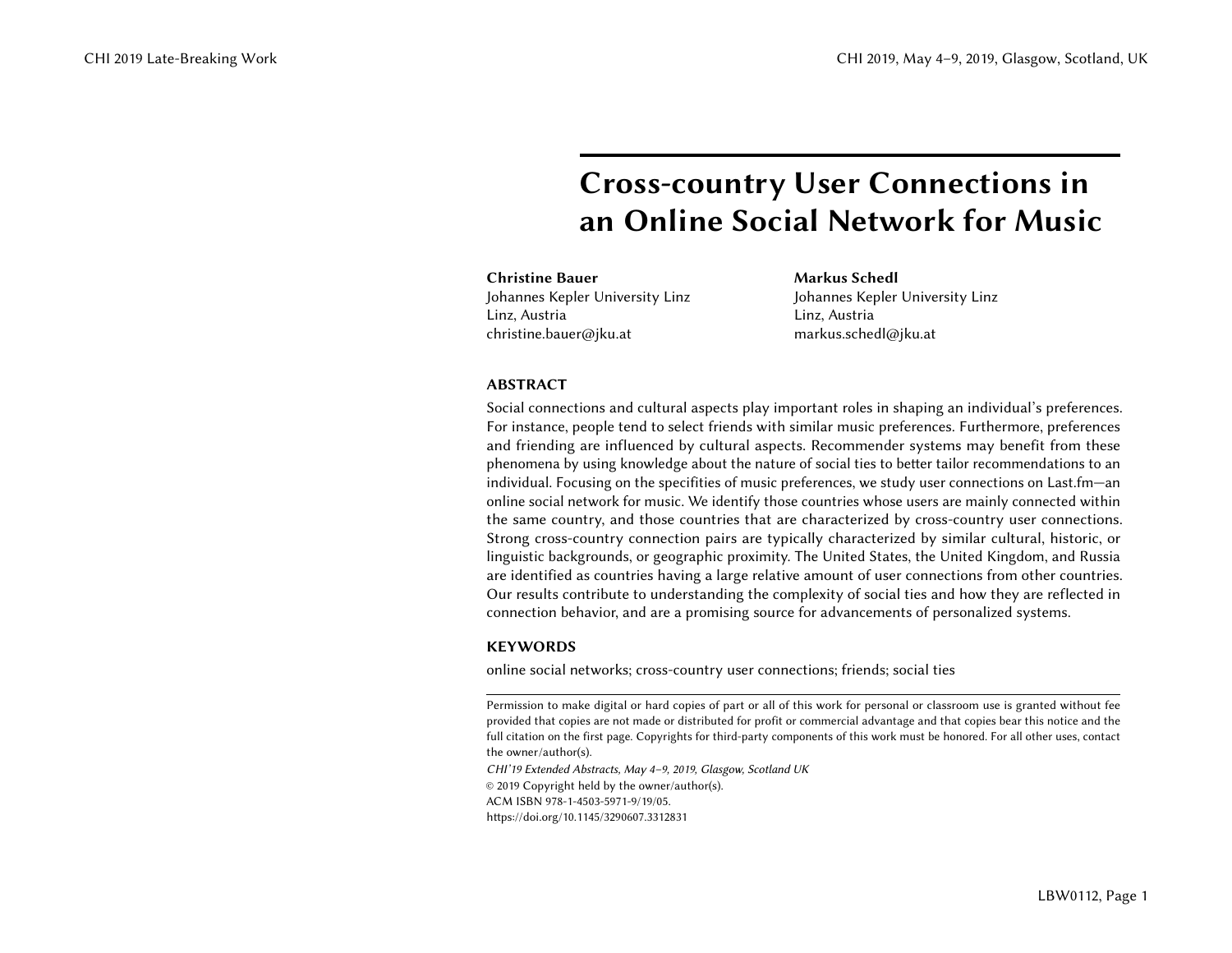# INTRODUCTION

Social connections play an important role in shaping an individual's taste and preferences [\[9\]](#page-5-0). For instance, people tend to select friends with similar life style and music taste, and also adopt their friends' preferences [\[13\]](#page-5-1). Recommender systems may benefit from this phenomenon and use knowledge about social ties to better tailor recommendations to an individual [\[18\]](#page-5-2).

In this work, we focus on the music domain (in particular, analyzing the OSN for music Last.fm [\(www.last.fm\)](www.last.fm), with the goal to use findings in personalized (music) recommender systems. Besides social ties, many other factors influence an individual's music taste and preferences including, for instance, demographics [\[10\]](#page-5-3) or personality traits [\[5\]](#page-5-4). In user modeling and recommender systems research, cultural aspects—as drivers of music taste and preferences—have only recently started gaining considerable attention. With country-specific differences considered as a proxy for national culture, studies have found strong relationships between culture and music preferences (e.g., [\[15,](#page-5-5) [17\]](#page-5-6)).

As social ties are always set in a particular social setting, it may be particularly beneficial for personalized systems to put both influencing factors—social ties and culture—into context. Yet, social ties and cultural aspects have been studied in separate research streams. The novel asset of our work is that we interweave these topics. Thereby, the objective of our ongoing research is to leverage the interweaving of studying social ties and cultural aspects to ultimately advance personalized systems. The overall research question is: Which countries are particularly important for social ties and are, RQ1: Which are the countries whose users thus, relevant to be considered for taste and preferences for personalized systems?

> <span id="page-1-0"></span>With the aim to exploit findings for personalized systems, this paper approaches the following specific research questions presented in Sidebar [1.](#page-1-0)

# RELATED WORK

Basically, our work on cross-country user connections in an OSN for music bridges several threads of research, including the role of shared music preferences in friending, social connectedness in OSN, and the nature of within-country and cross-country user connections on OSN. We briefly discuss the most important related literature in these areas.

The foundation of our work is research showing that shared music preferences create bonds between people [\[4\]](#page-5-7) and that user connections play a role in shaping music preferences [\[9\]](#page-5-0), for instance, as friendships and music taste tend to co-evolve [\[16\]](#page-5-8). Further, research in the field studies friendship strength prediction based on music preferences [\[3\]](#page-5-9) or focuses on the social influence in music OSN [\[7\]](#page-5-10).

Already early studies on social connectedness in OSN reported that users tend to manifest and intensify locally bounded social circles also in their online interactions [\[19\]](#page-5-11), although OSN enable users to transcend geographical borders [\[6\]](#page-5-12).

show a high proportion of within-country user connections? Which are the ones that show transnational behavior?

RQ2: What are the most important "attractor" countries, i.e., countries whose users are substantially more often the target of a user connection than other countries (in relative numbers)?

# Sidebar 1: Research Questions (RQs)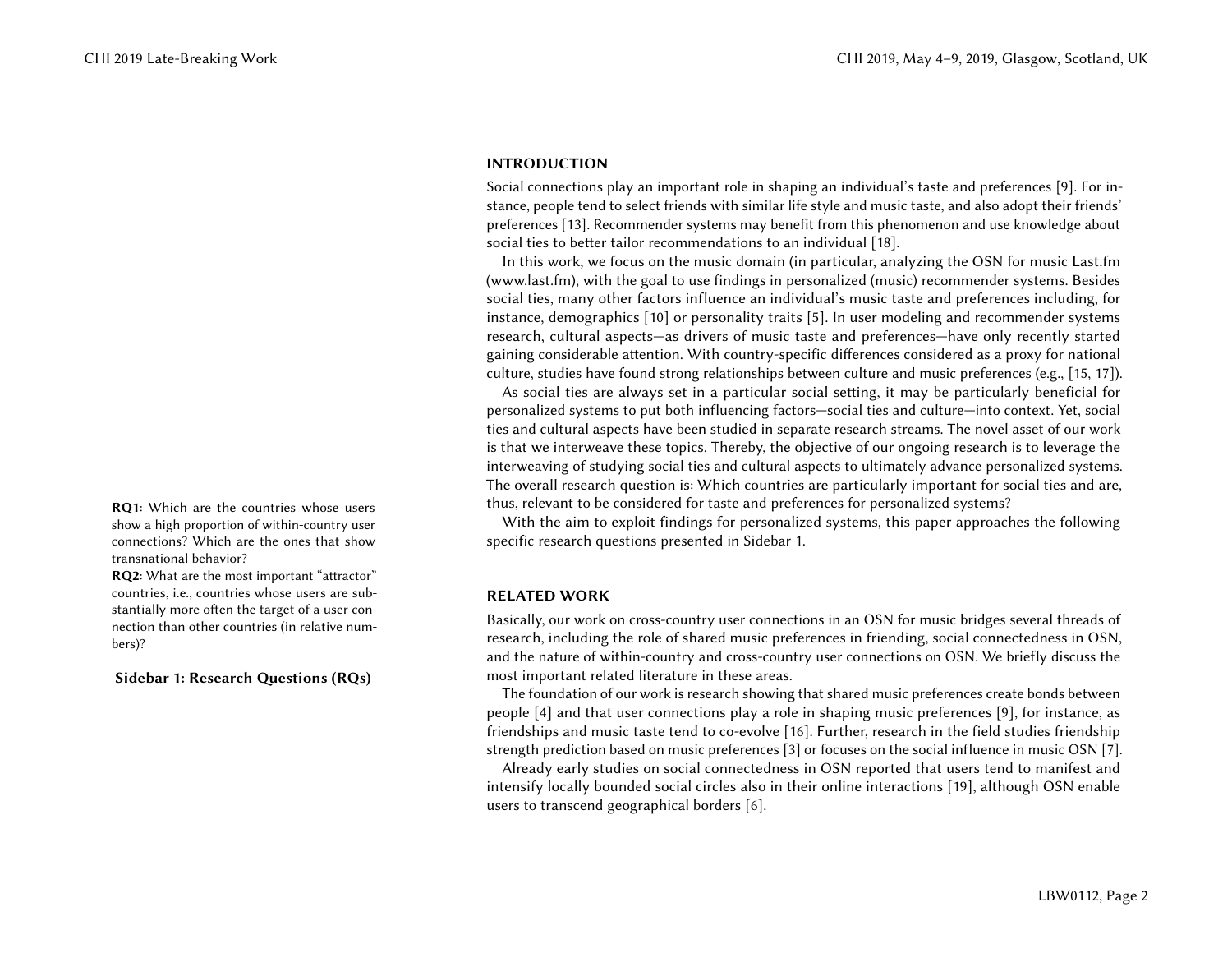### Reasons for focusing on the online social countries. network for music: Last.fm [\(www.last.fm\)](www.last.fm).

- User connections on Last.fm are not yet studied in detail; in contrast to Facebook (e.g., [\[2\]](#page-4-0)) and Twitter (e.g., [\[11\]](#page-5-14)).
- Focusing on Last.fm allows for exploiting a rigorous publicly available dataset (i.e., the LFM-1b dataset [\[14\]](#page-5-15)), while with other OSN we would have to deal with unbalanced user samples with less coverage (because—from outside—we do not have access to those OSN's complete sets of user connections).
- As Last.fm is a domain-specific OSN that accumulates the music taste of its users over the lifetime of their accounts, findings may be particularly beneficial for the advancement of music recommender systems.
- In contrast to Twitter, user connections on Last.fm are always bidirectional or commutative, i.e., if a user  $u_1$  is connected to  $u_2$ , user  $u_2$  is also connected to  $u_1$ .

# Sidebar 2: Why we focus on the online social network for music Last.fm

<span id="page-2-1"></span>

Another relevant research thread studies proposes various methodological approaches to study crosscountry user connections. For instance, Nash [\[12\]](#page-5-13) examined the connection patterns of individual OSN users, whereas Barnett and Benefield [\[2\]](#page-4-0) used an aggregation of individual cross-country connections per country to measure the relational strength between countries. Bailey et al. [\[1\]](#page-4-1) analyzed connections across counties within the United States (US), but also connections between US counties and foreign

# <span id="page-2-0"></span>METHODS AND MATERIALS

In order to assess the cross-country relationships between users, we investigate user connections on Last.fm. We take an approach similar to Bailey et al. [\[1\]](#page-4-1) to calculate these relationships for pairs of countries. For each pair  $c_1$  and  $c_2$ , we compute the share of users in  $c_1$  that are connected to users in  $c_2$ . This yields a (per-row) normalized *country connection matrix* (cf. Table [1\)](#page-4-2), which is asymmetric.

Using this country connection matrix (Table [1\)](#page-4-2), we approach our research questions (Sidebar [1\)](#page-1-0) as follows: To answer RQ1, for each country  $c$ , the share of user connections maintained with other users in c is compared to the share maintained with users from other countries on a per-country basis. Addressing RQ2, we define an attractor measure for a country c. This measure models the (relative) amount of users from countries other than c that are attracted to establish connections with users in c. More precisely, we define the attractor measure as the median of all shares of user connections from other countries maintained with users in  $c$ . In other words, we compute the median over all rows in the country connection matrix for the column representing country  $c$ , resulting in the attractor measure, which is given in the last row of Table [1.](#page-4-2) (Note that the country connection matrix is asymmetric and therefore allows to investigate which countries serve as an attractor for other countries.) We use the median instead of the mean to correct for outliers, e.g., if only one or two countries account for a vast share of user connections to country  $c$ , we do not consider  $c$  as a global attractor.

For various reasons (cf. Sidebar [2\)](#page-2-0), we use the publicly available LFM-1b dataset [\[14\]](#page-5-15). Because we are interested in the cross-country user relationships, we exclude all users for whom the dataset does not report country information. Then, we use the Last.fm API endpoint user.getFriends [\(https:](https://www.last.fm/api/show/user.getFriends) [//www.last.fm/api/show/user.getFriends\)](https://www.last.fm/api/show/user.getFriends)to obtain all connected users. We cross-match these friends with the users in the LFM-1b, which eventually yields a total of 55,191 users and 1,087,662 user-user connections. For our analysis, we consider the top 20 countries in terms of total number of users.

# RESULTS AND DISCUSSION

Table [1](#page-4-2) shows the cross-country user connections, in relative numbers, for Last.fm. For a given row (country c), the values denote the share of connections by users in c maintained with users in all <sup>[1](#page-2-1)</sup> Note that rows do not sum up to [1](#page-4-2)00% as only countries (columns).<sup>1</sup> For example, Table 1 shows that 16.47% of user connections from Australia (first the top 20 countries are depicted.  $\frac{1}{100}$  for  $\frac{1}{100}$  are row) are maintained with users in the United States, but only 0.69% with users in Japan. Likewise,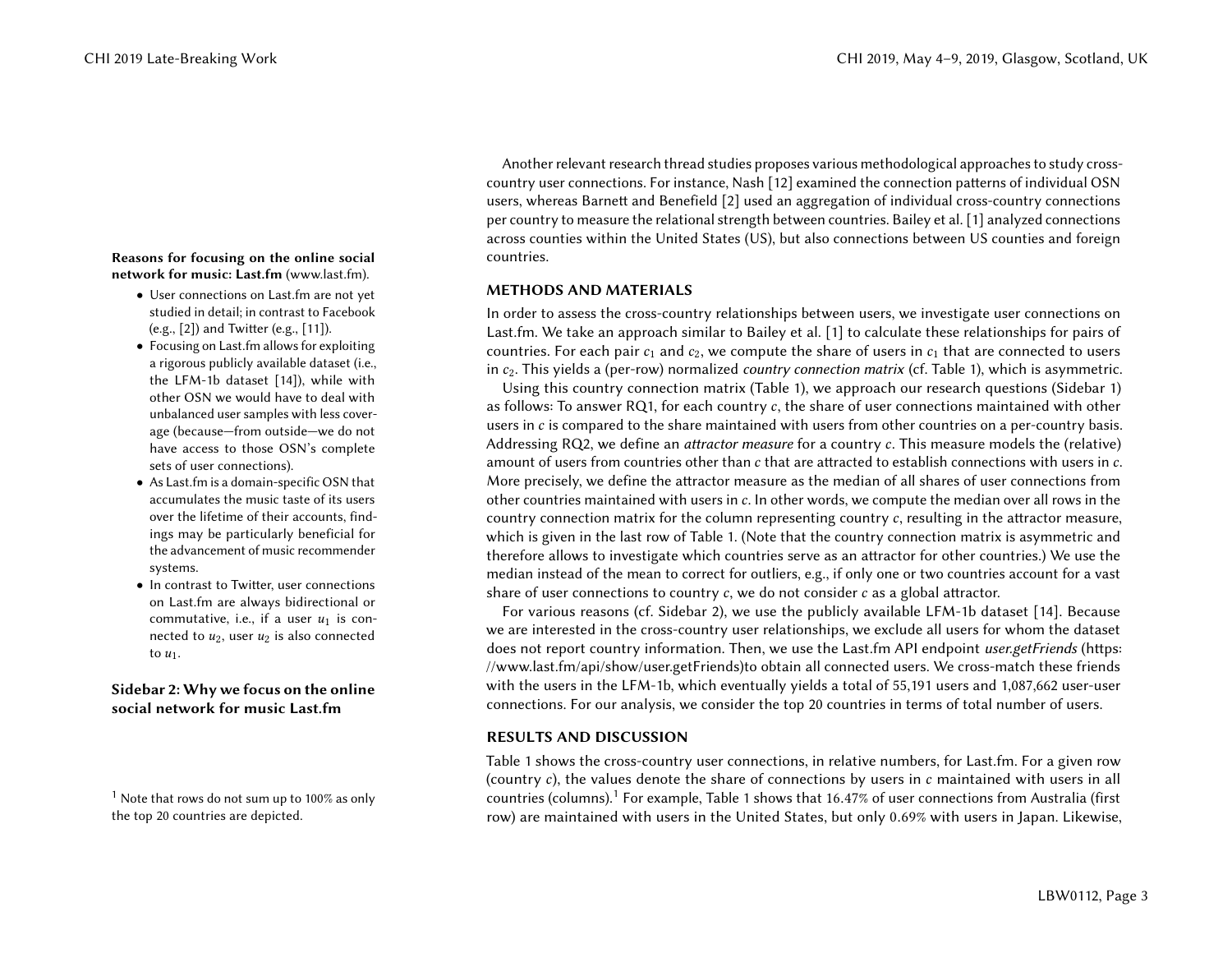<span id="page-3-0"></span>ferent numbers of users in different countries; the values are therefore comparable.

the diagonal elements contain the percentage of within-country user connections, i.e., connections maintained between users within the same country.

As concerns RQ1, Table [1](#page-4-2) reveals that the countries with the most within-country connections are Poland (76.87%) and Brazil (76.04%), followed—with a large margin—by Finland (65.27%), the Czech Republic (64.21%), and Russia (62.80%). The most transnational countries (i.e., having the largest proportions of cross-country connections) are Canada (29.01%) and France (38.60%).

With respect to *strong cross-country connections*, Belorussian and Ukrainian users are particularly well connected to Russians (17.12% and <sup>19</sup>.22%, respectively). Russians themselves, in contrast, do not <sup>[2](#page-3-0)</sup> Note that these figures already account for dif-<br>connect to that extent to Belorussians (1.93%) and Ukrainians (4.84%).<sup>2</sup> Canadian users connect a lot to users in the United States (26.46%). So do users in Australia (16.47%) and the United Kingdom (13.37%). In contrast, users from the United States show a substantial share of cross-country connections only to users from the United Kingdom (6.29%). We observe that the connected countries share similar cultural, historic, or linguistic backgrounds, or geographic proximity, which seems to be reflected in their connections. This is largely in line with findings in [\[2\]](#page-4-0) analyzing connection behavior on Facebook and [\[8\]](#page-5-16) comparing connection behavior on Facebook, Twitter, and offline.

> Addressing RQ2, we illustrate the attractor measures in the last row of Table [1.](#page-4-2) Recall that this measure is defined as the median share of users in other countries who connect to users in the country under consideration. The countries with the *highest attractor* values are the United States (7.07%), the United Kingdom (4.22%), Russia (3.30%), and Germany (2.92%). The countries with the lowest attractor values are Belarus (0.32%), the Czech Republic (0.35%), and Norway (0.48%).

### CONCLUSIONS AND OUTLOOK

In this work, we examined the nature of user connections in OSN across countries.

The contribution of our work is two-fold: First, we identified those countries whose users are mainly connected with other users from within the same country, and those countries that are characterized by a wide spectrum of cross-country user connections. Particularly strong cross-country connection pairs share that their countries are related culturally, historically, or linguistically. Second, we identified the United States, the United Kingdom, and Russia as the major "attractor" countries, being characterized by having a large relative amount of user connections from various other countries.

Beyond contributing to understanding the complex social ties, how they are reflected in connection behavior in OSN, and their dependency on cultural, historic, and linguistic characteristics of countries, our findings are a promising source for further developments in the modeling for personalized systems. In-depth investigations in this research field will help to advance particularly in cold start scenarios, where little is known about users' social ties. Furthermore, user connections—and tie strength in particular—play an important role for decision-support systems or in online information diffusion. Knowing the users' countries may be a good indicator for tie strength prediction.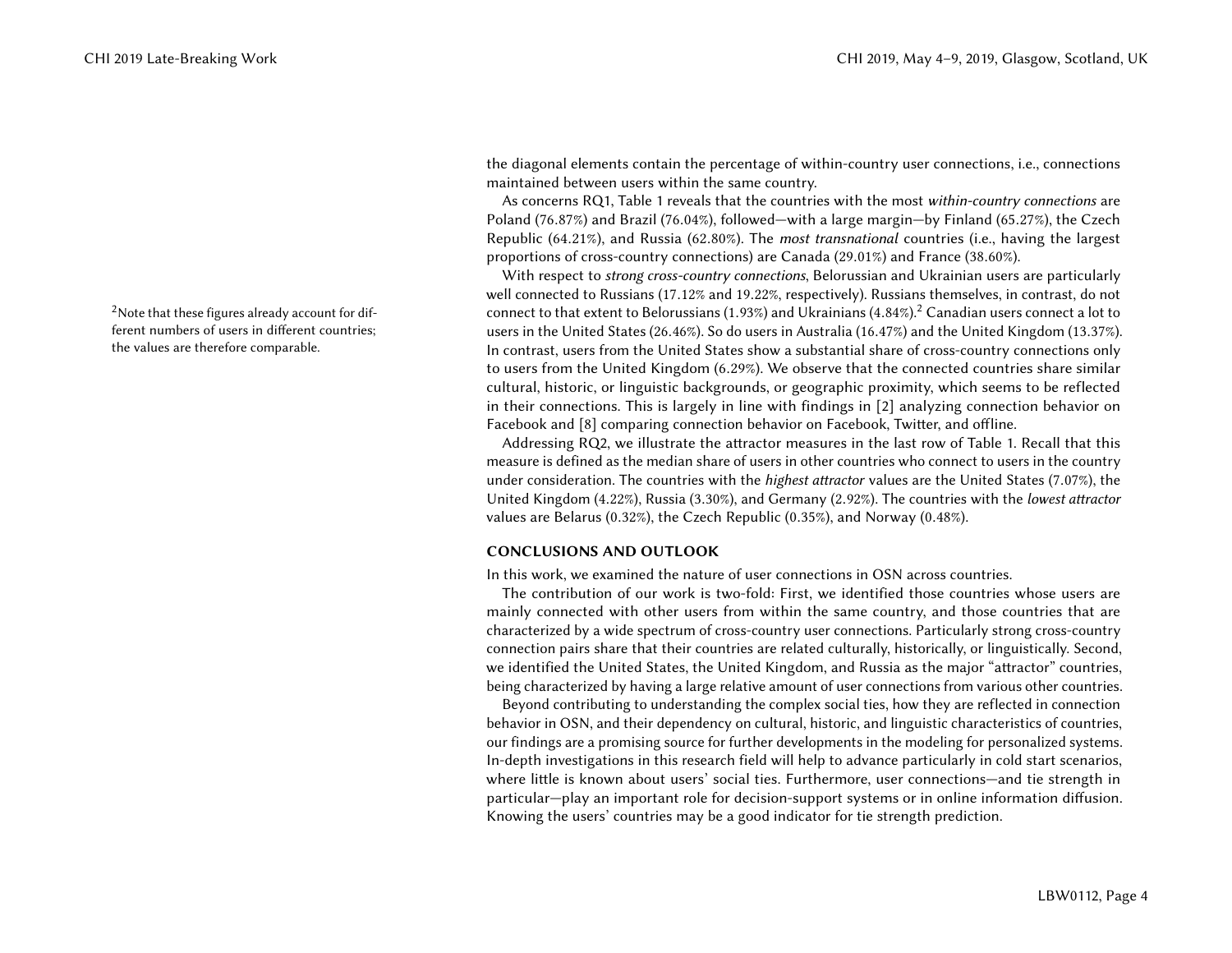<span id="page-4-2"></span>Table 1: Cross-country user connections in relative numbers for Last.fm, for the top 20 countries. Rows denote countries in which connections originate; columns countries which they point to. Percentages are further visualized by different intensities of gray. The last row contains the attractor values. Country names are abbreviated according to ISO 3166-1 alpha-2.

|           | AU     | <b>BR</b> | BY     | CA     | CZ           | DE     | ES     | FI           | <b>FR</b> | ΙT           | JP     | MX     | <b>NL</b>    | NO.          | PL     | RU     | <b>SE</b>    | UA     | UK     | US.    |
|-----------|--------|-----------|--------|--------|--------------|--------|--------|--------------|-----------|--------------|--------|--------|--------------|--------------|--------|--------|--------------|--------|--------|--------|
| AU        | 44.92% | 2.66%     | 0.35%  | 2.28%  | 0.32%        | 2.60%  | 0.72%  | 0.86%        | 0.89%     | 0.90%        | 0.69%  | 0.80%  | 1.24%        | 0.66%        | 1.75%  | 2.90%  | 1.01%        | 0.71%  | 7.01%  | 16.47% |
| <b>BR</b> | 0.37%  | 76.04%    | 0.20%  | 0.59%  | 0.21%        | 1.53%  | 0.57%  | 0.53%        | 0.48%     | 0.80%        | 0.41%  | 0.81%  | 0.47%        | 0.20%        | 1.73%  | 1.78%  | 0.41%        | 0.49%  | 2.00%  | 4.08%  |
| <b>BY</b> | 0.55%  | 2.18%     | 50.99% | 0.59%  | 0.49%        | 2.38%  | 0.52%  | 0.57%        | 0.64%     | 0.73%        | 0.40%  | 0.44%  | 0.52%        | 0.21%        | 2.62%  | 17.12% | 0.40%        | 4.85%  | 2.14%  | 3.71%  |
| <b>CA</b> | 2.08%  | 3.85%     | 0.34%  | 29.01% | 0.36%        | 3.47%  | 0.93%  | 0.88%        | 1.40%     | 1.11%        | 0.94%  | 0.99%  | 1.28%        | 0.55%        | 2.02%  | 3.58%  | 1.14%        | 1.01%  | 6.71%  | 26.46% |
| <b>CZ</b> | 0.44%  | 2.10%     | 0.44%  |        | 0.55% 64.21% | 2.36%  | 0.45%  | 0.66%        | 0.71%     | 0.93%        | 0.36%  | 0.48%  | 0.67%        | 0.31%        | 2.65%  | 3.48%  | 0.45%        | 1.17%  | 2.85%  | 3.84%  |
| DE        | 0.68%  | 2.86%     | 0.40%  | 0.99%  | 0.44%        | 56.79% | 0.98%  | 1.12%        | 1.08%     | 1.23%        | 0.59%  | 0.70%  | 1.28%        | 0.51%        | 2.51%  | 3.74%  | 0.94%        | 1.05%  | 3.82%  | 6.89%  |
| <b>ES</b> | 0.60%  | 3.38%     | 0.28%  | 0.85%  | 0.27%        | 3.12%  | 54.45% | 0.88%        | 1.07%     | 1.74%        | 0.67%  | 2.05%  | 1.06%        | 0.33%        | 2.22%  | 2.71%  | 0.70%        | 0.63%  | 4.29%  | 6.25%  |
| FI        | 0.57%  | 2.55%     | 0.25%  | 0.64%  | 0.32%        | 2.88%  |        | 0.71% 65.27% | 0.65%     | 0.90%        | 0.77%  | 0.56%  | 0.83%        | 0.38%        | 2.14%  | 3.16%  | 1.14%        | 0.80%  | 3.00%  | 4.92%  |
| <b>FR</b> | 0.96%  | 3.72%     | 0.45%  | 1.66%  | 0.56%        | 4.50%  | 1.40%  | 1.05%        | 38.60%    | 1.79%        | 1.28%  | 1.10%  | 1.32%        | 0.54%        | 3.44%  | 5.75%  | 1.12%        | 1.40%  | 5.52%  | 9.12%  |
| IT        | 0.62%  | 3.90%     | 0.32%  | 0.83%  | 0.46%        | 3.21%  | 1.43%  | 0.92%        |           | 1.13% 54.96% | 0.69%  | 0.81%  | 1.11%        | 0.46%        | 2.62%  | 3.44%  | 0.77%        | 0.88%  | 4.44%  | 6.41%  |
| JP        | 0.91%  | 3.88%     | 0.34%  | 1.35%  | 0.34%        | 2.96%  | 1.06%  | 1.51%        | 1.55%     | 1.32%        | 47.12% | 1.05%  | 1.14%        | 0.66%        | 2.93%  | 3.98%  | 0.88%        | 1.13%  | 4.14%  | 9.08%  |
| <b>MX</b> | 0.81%  | 5.91%     | 0.29%  | 1.11%  | 0.35%        | 2.74%  | 2.53%  | 0.85%        | 1.04%     | 1.20%        | 0.81%  | 46.68% | 0.82%        | 0.30%        | 2.57%  | 3.11%  | 0.68%        | 0.69%  | 3.09%  | 8.82%  |
| <b>NL</b> | 0.88%  | 2.38%     | 0.24%  | 0.99%  | 0.34%        | 3.48%  | 0.91%  | 0.88%        | 0.87%     | 1.15%        | 0.61%  |        | 0.57% 57.20% | 0.61%        | 2.60%  | 2.60%  | 0.89%        | 0.69%  | 4.53%  | 7.26%  |
| <b>NO</b> | 1.08%  | 2.29%     | 0.22%  | 0.98%  | 0.36%        | 3.15%  | 0.65%  | 0.92%        | 0.81%     | 1.10%        | 0.82%  | 0.48%  |              | 1.39% 55.68% | 2.77%  | 2.81%  | 2.06%        | 0.86%  | 4.76%  | 7.56%  |
| PL        | 0.27%  | 1.94%     | 0.26%  | 0.35%  | 0.30%        | 1.51%  | 0.42%  | 0.50%        | 0.50%     | 0.60%        | 0.35%  | 0.39%  | 0.58%        | 0.27%        | 76.87% | 1.98%  | 0.35%        | 0.70%  | 2.37%  | 2.62%  |
| RU        | 0.51%  | 2.23%     | 1.93%  | 0.69%  | 0.44%        | 2.51%  | 0.57%  | 0.83%        | 0.93%     | 0.88%        | 0.53%  | 0.53%  | 0.64%        | 0.30%        | 2.21%  | 62.80% | 0.50%        | 4.84%  | 2.67%  | 4.88%  |
| <b>SE</b> | 1.00%  | 2.92%     | 0.26%  | 1.23%  | 0.32%        | 3.57%  | 0.83%  | 1.69%        | 1.02%     | 1.11%        | 0.66%  | 0.65%  | 1.23%        | 1.25%        | 2.21%  |        | 2.79% 53.96% | 0.76%  | 4.56%  | 8.25%  |
| <b>UA</b> | 0.49%  | 2.44%     | 2.17%  | 0.77%  | 0.59%        | 2.81%  | 0.53%  | 0.83%        | 0.90%     | 0.90%        | 0.60%  | 0.47%  | 0.67%        | 0.37%        | 3.12%  | 19.22% | 0.53%        | 46.09% | 2.61%  | 4.81%  |
| UK        | 1.59%  | 3.24%     | 0.31%  | 1.66%  | 0.47%        | 3.32%  | 1.17%  | 1.02%        | 1.15%     | 1.47%        | 0.72%  | 0.68%  | 1.44%        | 0.66%        | 3.42%  | 3.44%  | 1.05%        | 0.85%  | 47.52% | 13.37% |
| IUS       | 1.76%  | 3.11%     | 0.25%  | 3.09%  | 0.30%        | 2.82%  | 0.81%  | 0.79%        | 0.90%     | 1.00%        | 0.74%  | 0.92%  | 1.09%        | 0.50%        | 1.78%  | 2.97%  | 0.89%        | 0.74%  | 6.29%  | 59.77% |
|           |        |           |        |        |              |        |        |              |           |              |        |        |              |              |        |        |              |        |        |        |

Attractor 0.75% 2.89% 0.32% 0.99% 0.35% 2.92% 0.82% 0.88% 0.92% 1.10% 0.68% 0.69% 1.10% 0.48% 2.58% 3.30% 0.88% 0.85% 4.22% 7.07%

Including more OSN and wider scales of user connections as well as more information thereof in future analyses will open up a broad spectrum of new insights for various areas, including research tasks such as the design of personalized systems or the analysis of social user behavior across cultures and time. Research questions for future work include the following: How do cross-country user connections vary in different domains (e.g., in a professional OSN such as LinkedIn versus Care2 for activists around the globe versus YouTube for video sharing)? How do OSN vary concerning strong and weak ties? Which cross-country differences exist with respect to strong and weak ties? AcknowLEDGMENTS Are cross-country ties equally strong as ties with users within a country?

- <span id="page-4-1"></span>[1] Michael Bailey, Ruiqing Rachel Cao, Theresa Kuchler, Johannes Stroebel, and Arlene Wong. 2017. Measuring social connectedness. Technical Report. National Bureau of Economic Research.
- <span id="page-4-0"></span>[2] George A Barnett and Grace A Benefield. 2017. Predicting international Facebook ties through cultural homophily and other factors. New Media & Society 19, 2 (2017), 217–239.

This research is supported by the Austrian Science Fund (FWF): V579. The Contract of the REFERENCES